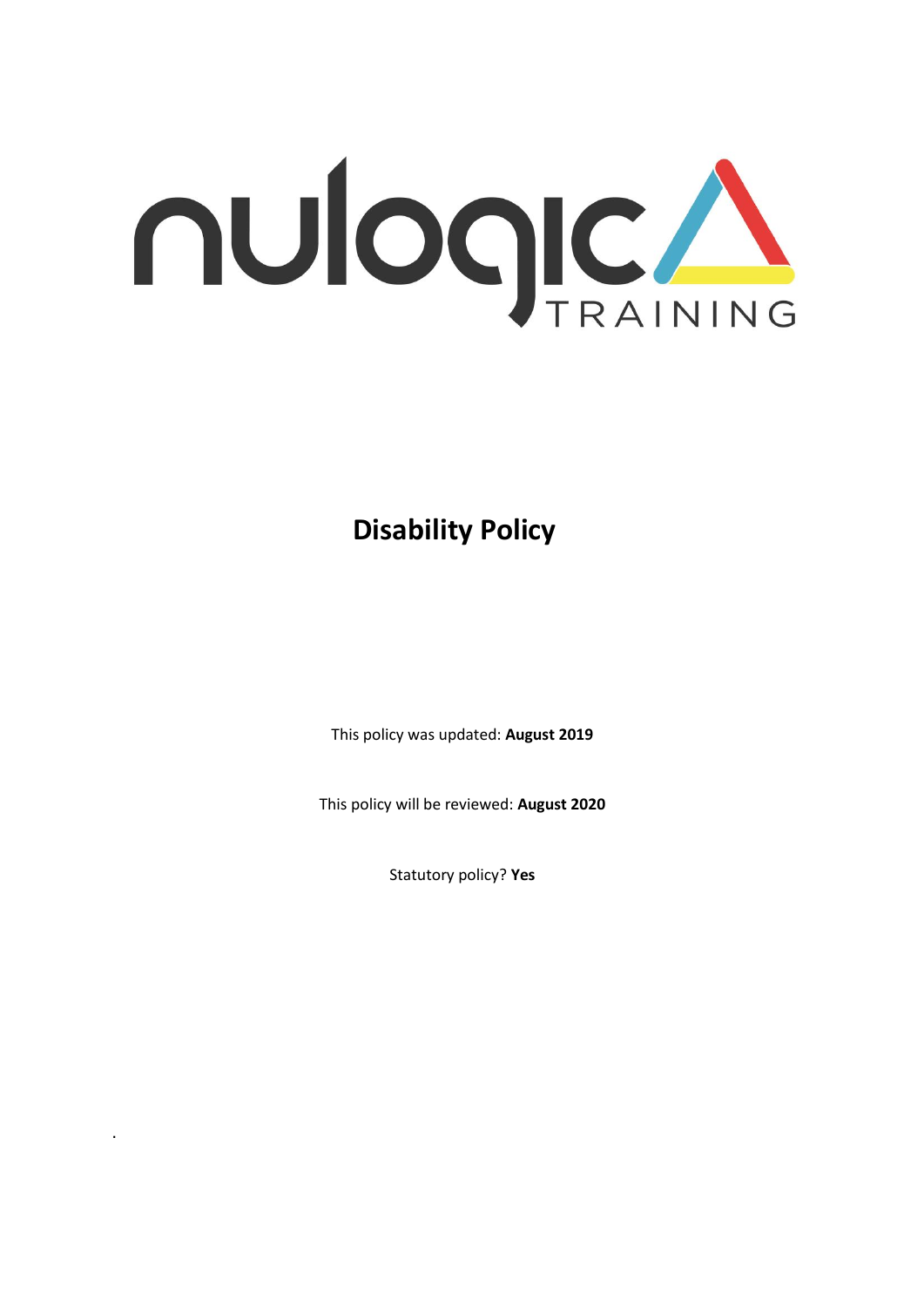This Disability Policy reinforces Nulogic Training's commitment to ensuring equality of opportunity for the diversity of learners and staff and to review its policies and practices. This policy outlines Nulogic Training's duties and the options available to staff and learners with disabilities in seeking support or adjustments to their working and studying environment.

This Disability Policy sets out Nulogic Training's commitment to disabled learners and staff, providing a framework to contribute to the ongoing development of an enabling environment for all members. This policy should be read in conjunction with the Equality and Diversity Policy which outlines the key priorities. However, while these focus on the overarching objectives and aims relating to disability, this policy addresses some of the specific operational aspects for staff and learners and aims to provide a guide for managers, staff and learners.

Nulogic Training is responsible for the well-being of current disabled staff and learners, together with actively encouraging disabled learners and staff to take part in all activities/programmes.

The disability equality legislation outlines a number of required duties. The Equality Act 2010 incorporated all nine separate pieces of equality legislation including the Disability Discrimination Act 1995. The Equality Act 2010 places a general duty on all Education Institutions to promote disability equality. Under these duties, Nulogic Training is required to:

- eliminate unlawful discrimination
- eliminate harassment of disabled people
- promote equality of opportunities between disabled people and other people
- involve disabled people in the formulation of actions
- promote positive attitudes towards disabled people
- encourage participation by disabled people in public life
- take steps to meet disabled people's needs, even if this requires more favourable treatment

Nulogic Training supports an anticipatory approach which requires pro-active consideration of disabled access to programmes and facilities to ensure adjustments are made in advance of individual disabled people attempting to access education.

The Equality Act 2010 uses a wide definition of disability which includes those with physical or mobility impairments, visual impairments, hearing impairments, dyslexia, dyspraxia, dyscalculia, AD(H)D, medical conditions, mental health difficulties, autistic spectrum conditions, Chronic Fatigue Syndrome, M.E. and 'unseen disabilities' (e.g. asthma, epilepsy, heart conditions, diabetes). The formal definition included in the Act is:

## **Definition**

The Equality Act 2010 uses a wide definition of disability which includes those with physical or mobility impairments, visual impairments, hearing impairments, dyslexia, dyspraxia, dyscalculia, AD(H)D, medical conditions, mental health difficulties, autistic spectrum conditions, Chronic Fatigue Syndrome, M.E. and 'unseen disabilities' (e.g. asthma, epilepsy, heart conditions, diabetes). The formal definition included in the Act is:

"A physical or mental impairment which has a substantial and long-term adverse effect on a person's ability to carry out normal day to day activities".

The definition of "day to day activities" includes mobility, manual dexterity, lifting, hearing, eyesight, speech, memory, and the ability to concentrate, learn or understand. The Act defines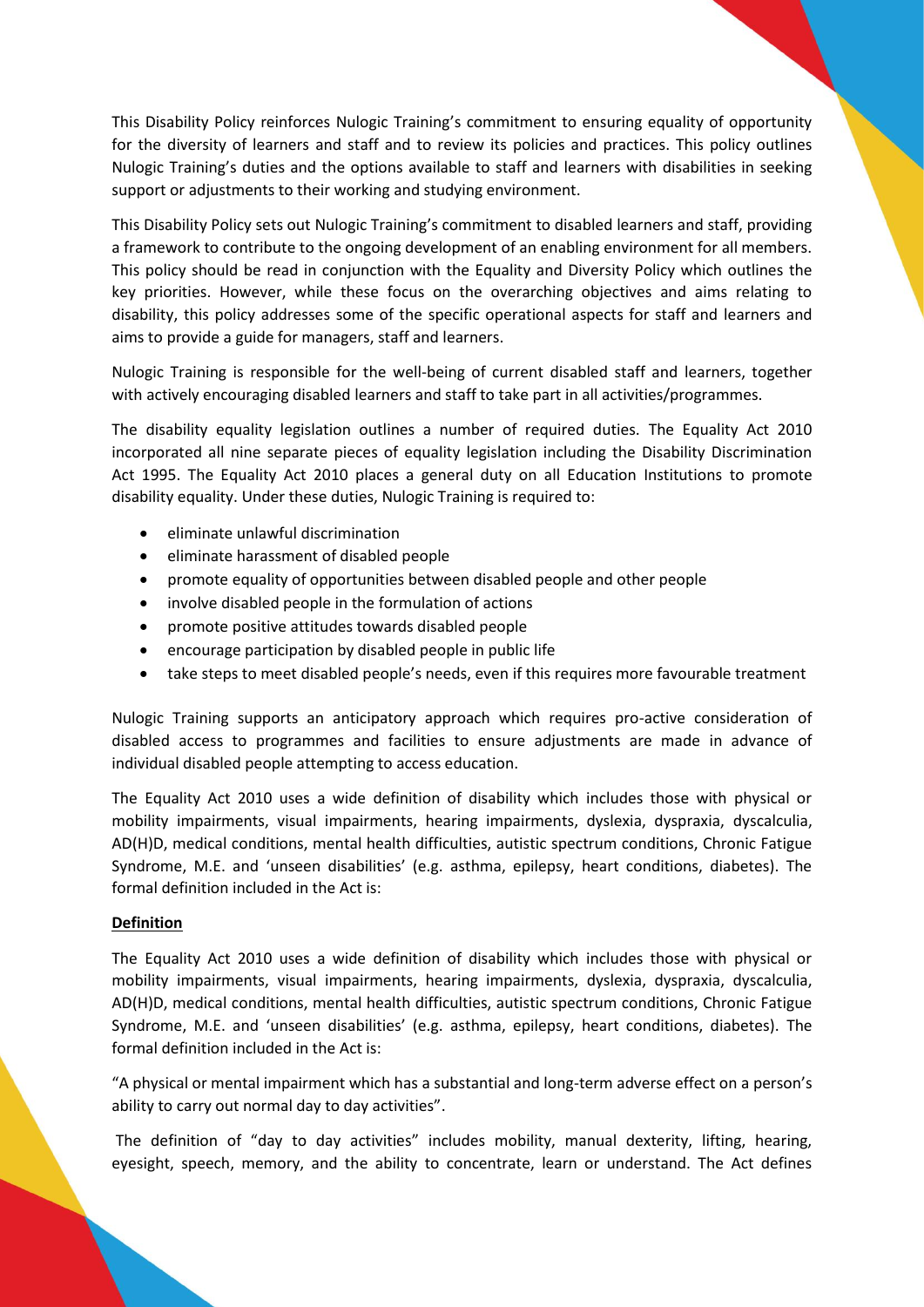"substantial" as being more than trivial and "long-term" as being more than twelve months or likely to last twelve months. An impairment which would substantially affect a person, but which is controlled by medical treatment or prosthesis, is still covered by the definition of disability.

The definition includes cancer, HIV/AIDS and Multiple Sclerosis effectively from the point of diagnosis. Discrimination and harassment is not limited to those people who are themselves disabled but also applies to those associated with disability i.e. a carer for a disabled child.

### **Recruitment**

It is the aim of Nulogic Training to recruit, train, develop and retain disabled people. Nulogic Training monitors self-declaration of disability at both application and appointment stage. As part of staff recruitment, Nulogic Training has an equality monitoring slip that is removed from the application form prior to sending to the department.

Nulogic Training offers a variety of training opportunities to meet the requirements of all staff. These are normally held in accessible venues with consideration of the needs of staff with disabilities including larger print handouts for those with visual impairments or printed on different coloured paper to assist those with scotopic sensitivity. All staff attending a training programme are asked whether they have any access requirements, reasonable adjustments or requirements that need to be accommodated.

#### **LEARNERS WITH DISABILITIES**

Nulogic Training welcomes applications from disabled people and those with specific learning difficulties. We encourage existing learners and applicants to declare a disability or specific learning difficulty either on application or any time thereafter in order that they can be made aware of possible entitlements and the support that is available to assist them to achieve their potential. Information provided to Nulogic Training is held in confidence, is shared with colleagues only with learners' written permission and disability is in no way linked with academic decisions regarding offers of places on our programmes.

## **REASONABLE ADJUSTMENTS**

Nulogic Training is required to make reasonable adjustments when a disabled student or member of staff may be placed at a substantial disadvantage in comparison with a person who is not disabled. Examples of reasonable adjustments for learners include making appropriate arrangements in such activities as:

- teaching, including classes, practical sessions
- examinations and assessments
- field trips and outings

Adjustments may include specific examination arrangements, provision of additional support for learning, adjustments to assessment practices, accommodation arrangements, and specific access issues such as the use of guide dogs.